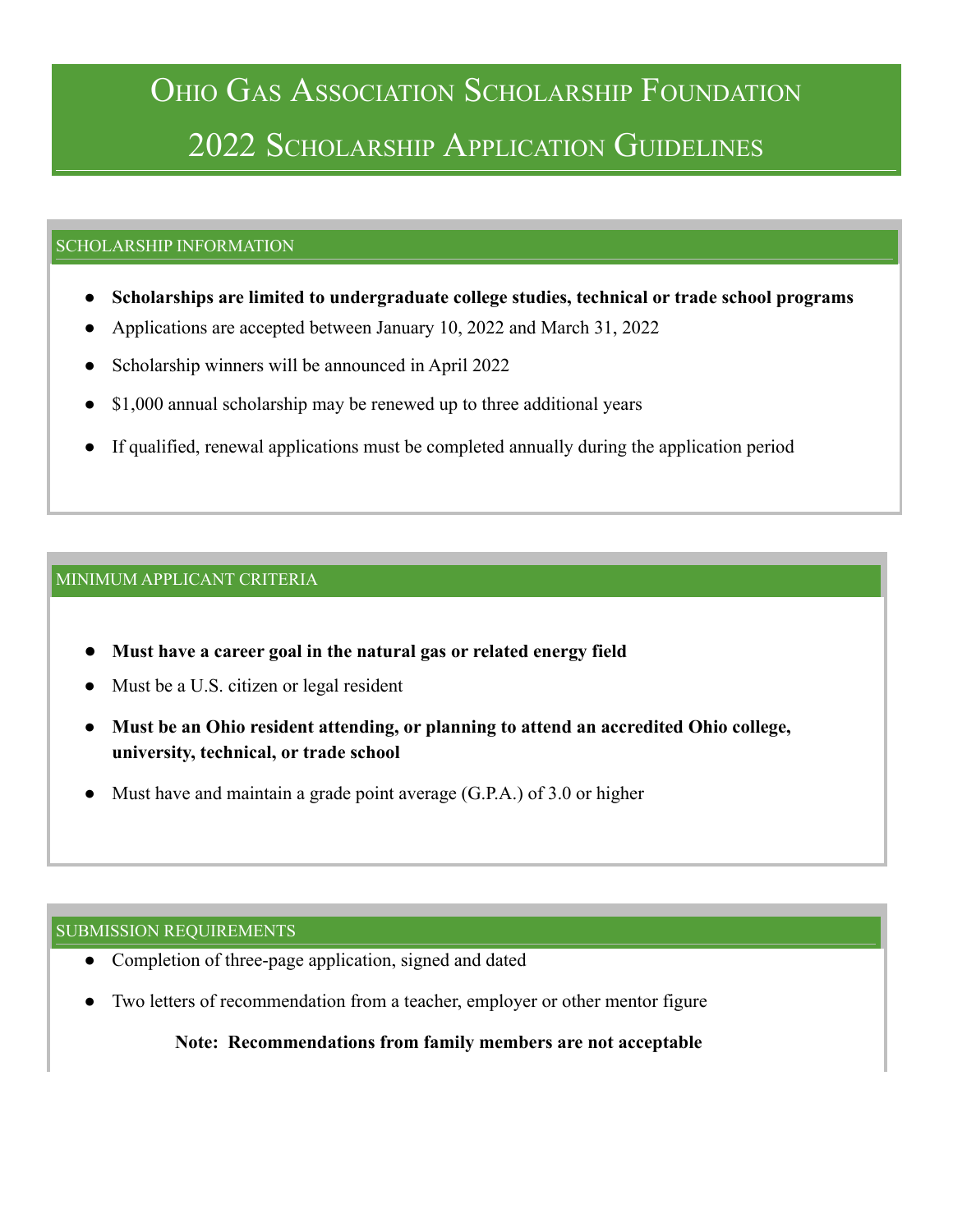#### PLEASE NEATLY PRINT OR TYPE INFORMATION – IF ADDITIONAL SPACE IS NEEDED, ATTACH SUPPLEMENTAL PAGES

- An essay consisting of no less than 250 words, and no more than 500 words, describing personal and career goals, academic achievements, extracurricular activities, awards/recognitions, community service, work history, financial needs, and personal or family influences.
- A resume listing your academic achievements, extracurricular activities, awards/recognitions, community service, work history, etc.
- High school or college, trade school or technical school transcript for highest level of education received
- ACT and/or SAT test scores, if applicable

### RETURN COMPLETED APPLICATION WITH ATTACHMENTS NO LATER

### THAN MARCH 31, 2022.

Information received after this date will render the application incomplete and it will not be processed. This includes applications postmarked on deadline and received after.

### **RETURN APPLICATION TO:**

Ohio Gas Association Scholarship Foundation Attn: Scholarship Awards

**850 Twin Rivers Drive**

**P.O. Box 16958**

#### **Columbus, OH 43216**

[www.ohiogasassoc.org](http://www.ohiogasassoc.org)

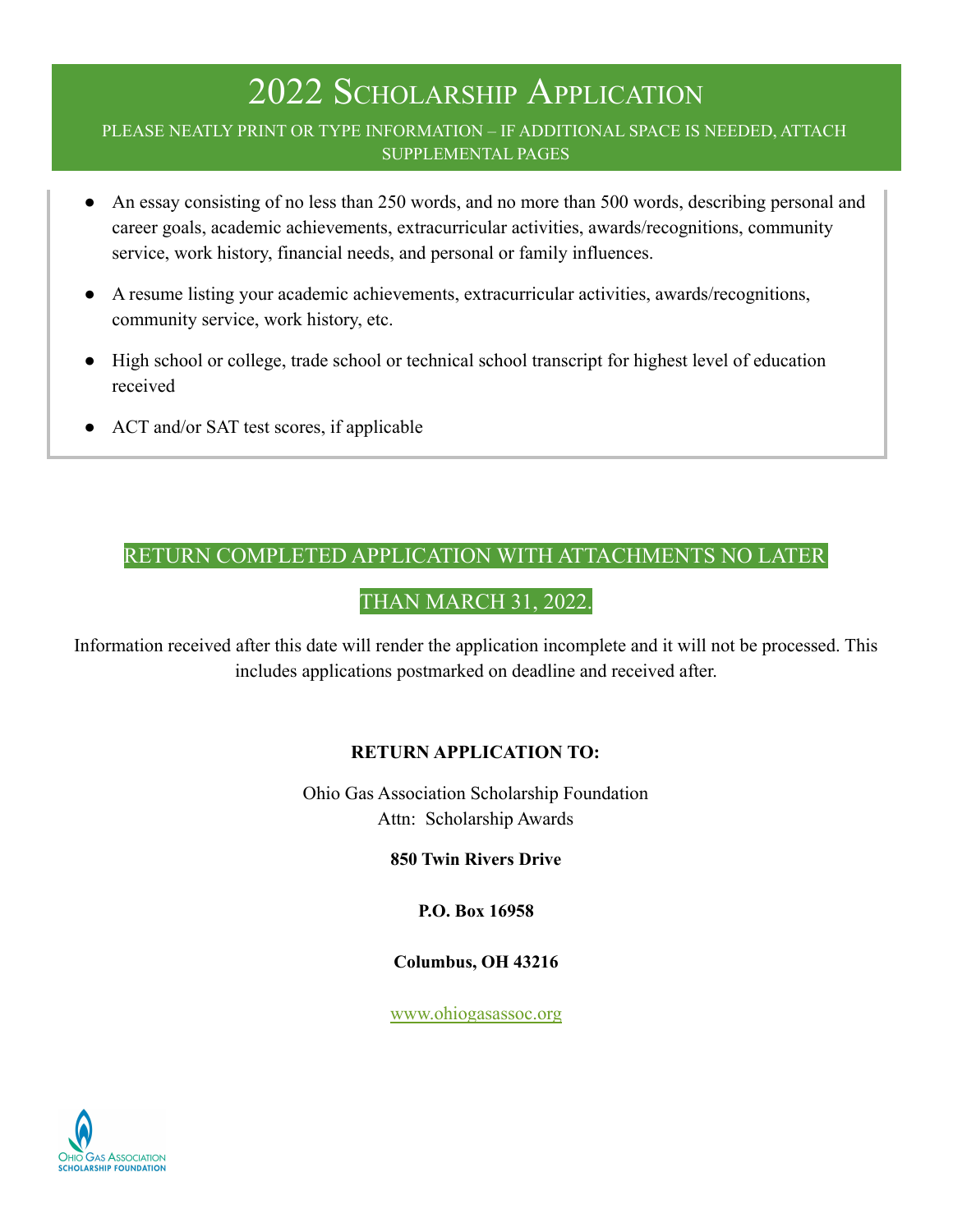### PLEASE NEATLY PRINT OR TYPE INFORMATION – IF ADDITIONAL SPACE IS NEEDED, ATTACH SUPPLEMENTAL PAGES

| PAGE 1                                                                            |  |  |  |  |
|-----------------------------------------------------------------------------------|--|--|--|--|
| PERSONAL INFORMATION                                                              |  |  |  |  |
|                                                                                   |  |  |  |  |
|                                                                                   |  |  |  |  |
| Male $\Box$<br>Female                                                             |  |  |  |  |
| Are you a U.S. Citizen or legal resident living in Ohio?<br>Yes                   |  |  |  |  |
| Primary Mailing Address: Home   School   Parent/Guardians House                   |  |  |  |  |
|                                                                                   |  |  |  |  |
|                                                                                   |  |  |  |  |
| Secondary Mailing Address (if needed): Home [ ] School [ ] Parent/Guardian's Home |  |  |  |  |
|                                                                                   |  |  |  |  |
|                                                                                   |  |  |  |  |
|                                                                                   |  |  |  |  |
|                                                                                   |  |  |  |  |
| Are you currently a student? Full-time<br>Part-time $\Box$<br>$No \frown$         |  |  |  |  |
| Are you currently working? Full-time $\Box$<br>Part-time $\Box$<br>No             |  |  |  |  |
| Are you currently enlisted in the military or a veteran?<br>No<br>Yes             |  |  |  |  |

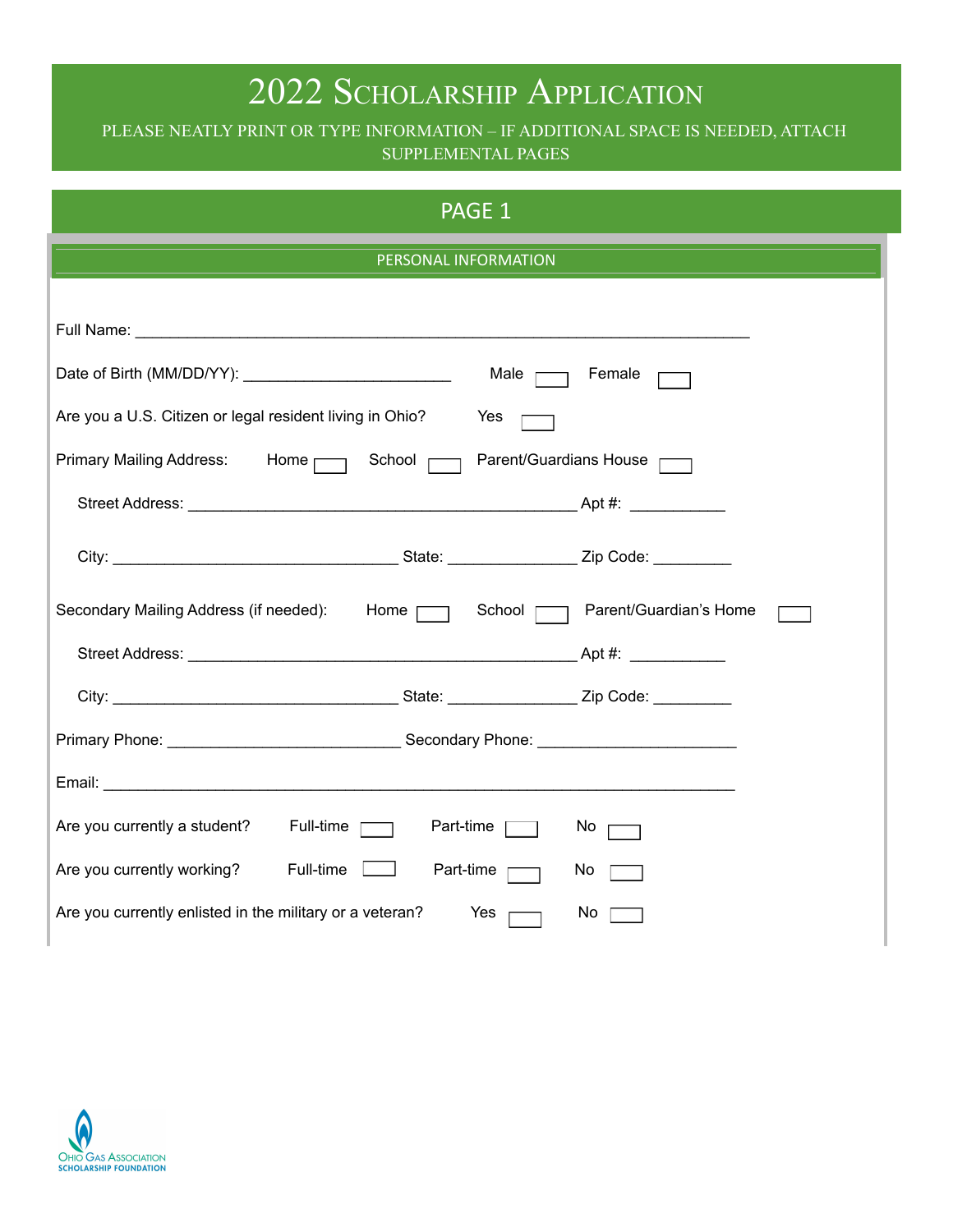### PLEASE NEATLY PRINT OR TYPE INFORMATION – IF ADDITIONAL SPACE IS NEEDED, ATTACH SUPPLEMENTAL PAGES

|                                                             | PAGE 2 |    |                       |
|-------------------------------------------------------------|--------|----|-----------------------|
| Have you previously applied for an OGA scholarship?         | Yes    | No | If Yes, what year(s)? |
| How are you funding your education? (Check all that apply): |        |    |                       |
| Personal Income                                             |        |    |                       |
| Scholarships                                                |        |    |                       |
| Financial Aid / Grants                                      |        |    |                       |
| <b>Student Loans</b>                                        |        |    |                       |
| Parent/Guardian Income                                      |        |    |                       |
| Other (Please Specify)                                      |        |    |                       |
|                                                             |        |    |                       |
|                                                             |        |    |                       |

| <b>FAMILY INFORMATION</b>                                          |            |
|--------------------------------------------------------------------|------------|
| Father's Employment/Occupation:                                    | Deceased   |
| Mother's Employment/Occupation:                                    | Deceased I |
| Do you have any other siblings currently attending college?<br>Yes | No         |

P<sub>AGE</sub> 3

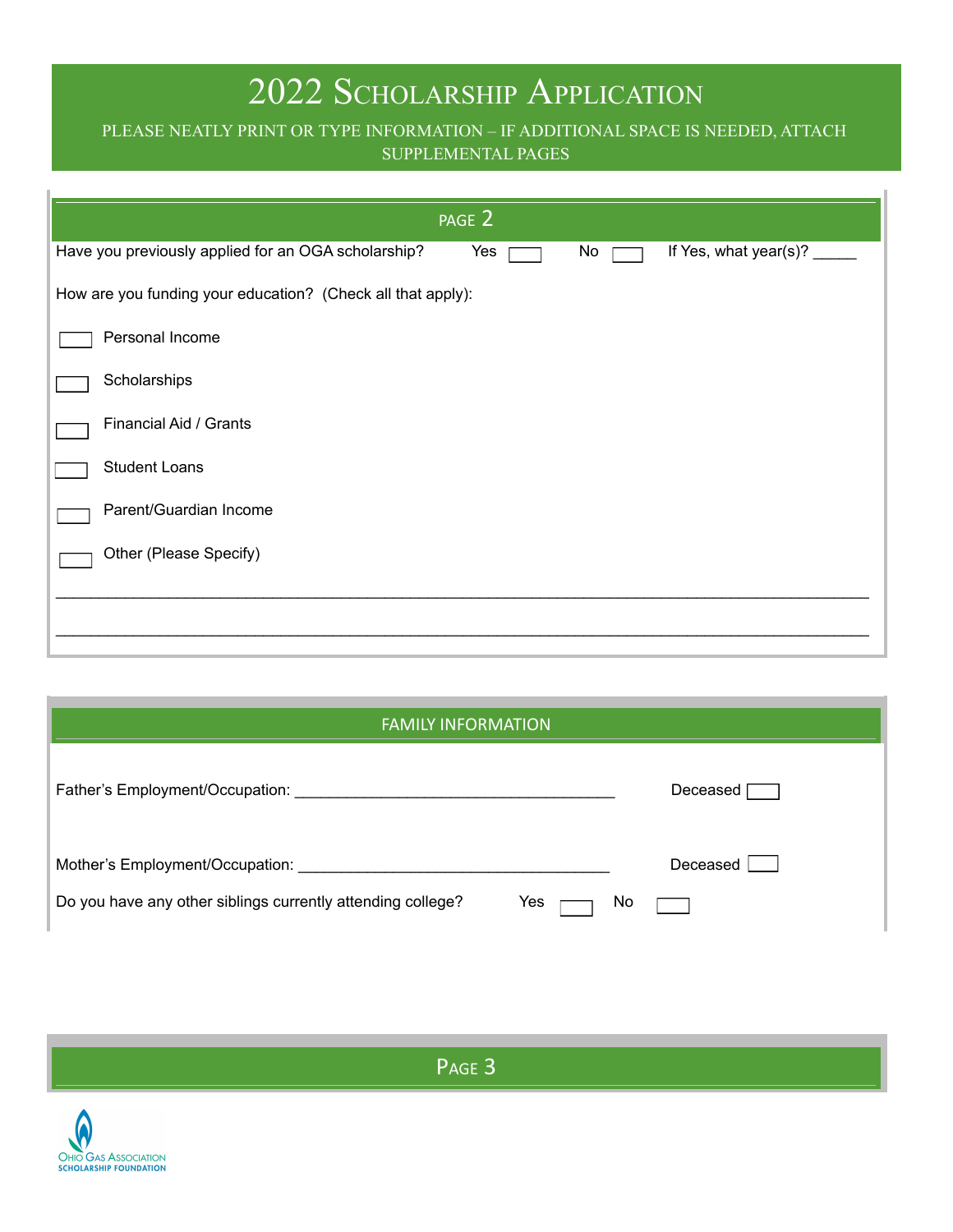PLEASE NEATLY PRINT OR TYPE INFORMATION - IF ADDITIONAL SPACE IS NEEDED, ATTACH SUPPLEMENTAL PAGES

| EDUCATIONAL INFORMATION FOR HIGH SCHOOL STUDENTS ONLY                                               |  |  |
|-----------------------------------------------------------------------------------------------------|--|--|
| Career Goal:                                                                                        |  |  |
|                                                                                                     |  |  |
|                                                                                                     |  |  |
|                                                                                                     |  |  |
|                                                                                                     |  |  |
|                                                                                                     |  |  |
|                                                                                                     |  |  |
| ACT Test Score (if applicable): ________________________SAT Test Score (if applicable: ____________ |  |  |
| Transcript and Essay Attached? Yes $\Box$ No $\Box$ If No, explain reason:                          |  |  |
|                                                                                                     |  |  |
|                                                                                                     |  |  |
| College, University, Technical or Trade School Enrolled: ________________________                   |  |  |
|                                                                                                     |  |  |
|                                                                                                     |  |  |
| If Not Enrolled, Explain Status of Admission and Reason:                                            |  |  |
|                                                                                                     |  |  |
|                                                                                                     |  |  |
|                                                                                                     |  |  |